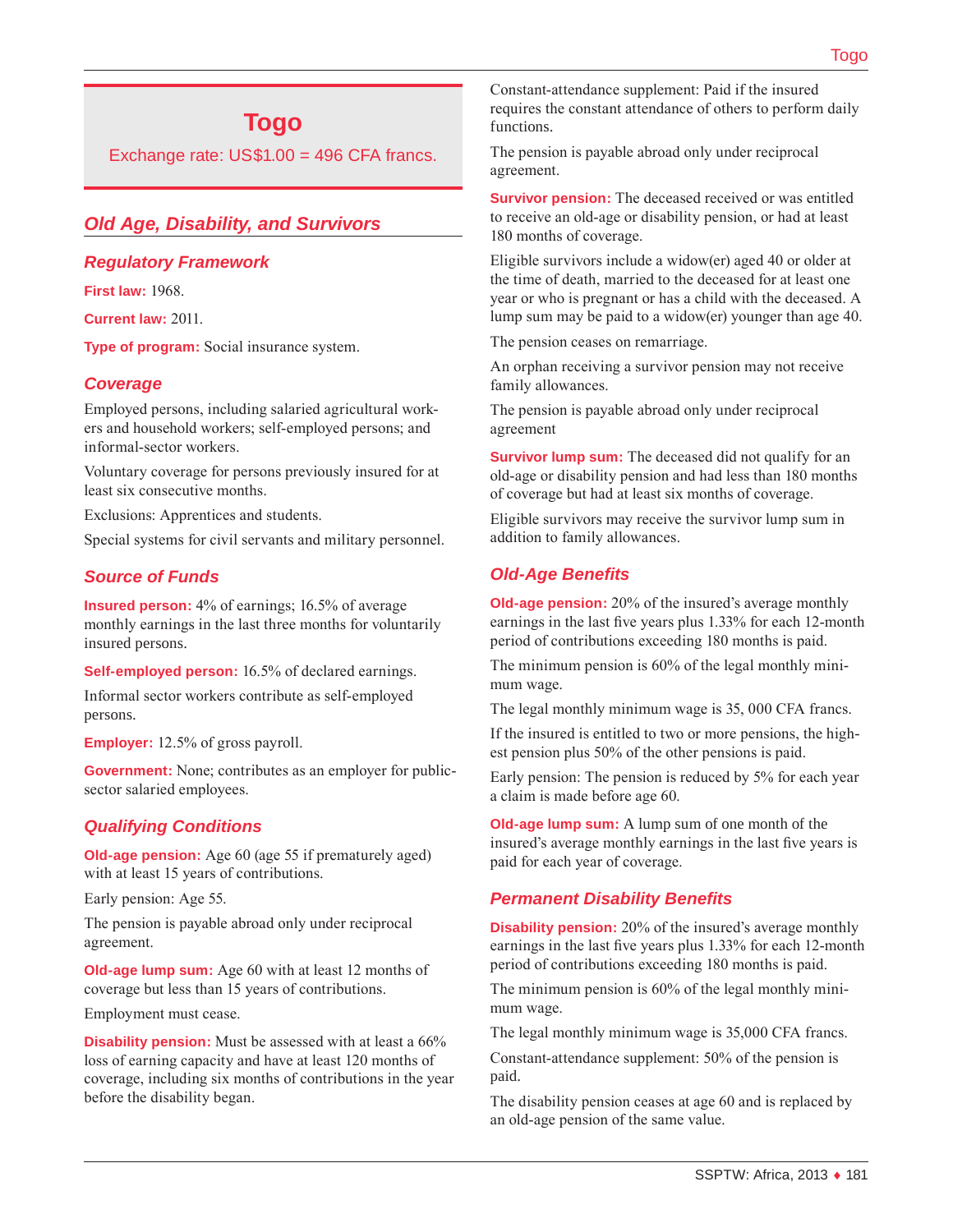The insured may also receive disability benefits under the work injury program. The total amount received is 100% of the work injury disability pension plus the portion of the nonwork injury disability pension that exceeds this amount.

The insured may be required to undergo medical examination by a doctor commissioned and designated by the National Social Security Fund.

Benefit adjustment: Benefits are adjusted by decree according to changes in the cost of living and the legal minimum wage, depending on the financial resources of the system.

## *Survivor Benefits*

**Survivor pension:** 50% of the monthly pension the deceased received or was entitled to receive at the time of death is paid to an eligible widow(er). If there is more than one widow, the pension is split equally. Widow(er)s younger than age 40 are entitled to a lump sum of four years of the pension.

**Orphan's pension:** 25% of the monthly pension the deceased received or was entitled to receive at the time of death is paid to each eligible orphan; 40% to each full orphan.

The value of the orphan's pension must not be less than the value of family allowances.

All survivor benefits combined must not exceed 100% of the old-age or disability pension the deceased received or was entitled to receive at the time of death.

The insured may also receive survivor benefits under the work injury program. The total amount received is 100% of the work injury survivor pension plus the portion of the nonwork injury survivor pension that exceeds this amount.

**Survivor lump sum:** A lump sum of one month of the pension the deceased was entitled to receive with at least 180 months of coverage is paid for each six-month period of coverage. If there is more than one widow, the pension is split equally.

## *Administrative Organization*

Ministry of Labor, Employment and Social Security provides general supervision.

National Social Security Fund, managed by a tripartite council and a director, administers the program.

# *Sickness and Maternity*

## *Regulatory Framework*

**First law:** 1956.

**Current law:** 2011.

**Type of program:** Social insurance system. Maternity benefits only.

#### *Coverage*

Employed persons, including salaried agricultural workers and household workers; self-employed persons; and informal-sector workers.

Special systems for civil servants and military personnel.

## *Source of Funds*

**Insured person:** None.

**Self-employed person:** See source of funds under Family Allowances.

**Employer:** See source of funds under Family Allowances.

**Government:** None.

## *Qualifying Conditions*

**Cash sickness benefits:** No statutory benefits are provided. (The labor code requires employers to provide paid sick leave.)

**Cash maternity benefits:** The insured woman must have at least 12 months of coverage before the expected date of childbirth.

Benefits are payable abroad only under reciprocal agreement.

## *Sickness and Maternity Benefits*

**Sickness benefit:** No statutory benefits are provided. (The labor code requires employers to provide paid sick leave.)

**Maternity benefit:** 100% of the insured's average daily wage in the last three months is paid (the employer pays 50% of the benefit) for up to eight weeks before and six weeks after the expected date of childbirth; may be extended up to three weeks if there are complications arising from pregnancy or childbirth.

## *Workers' Medical Benefits*

No statutory benefits are provided. (The labor code requires employers to provide certain medical services).

## *Dependents' Medical Benefits*

No statutory benefits are provided. (Some health care and welfare services are provided to mothers and children under Family Allowances.)

## *Administrative Organization*

Ministry of Labor, Employment and Social Security provides general supervision.

National Social Security Fund, managed by a tripartite council and a director, administers the program.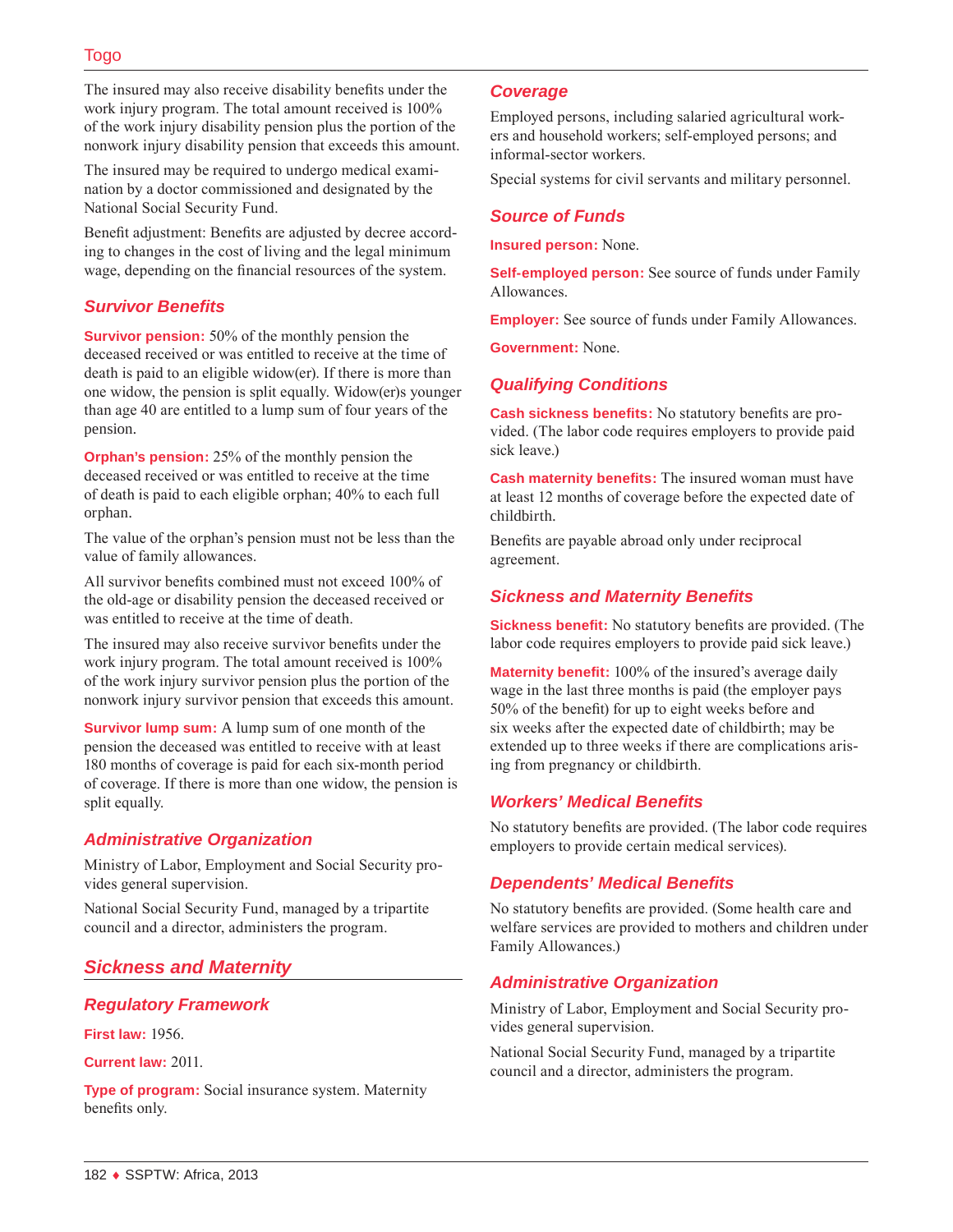## *Work Injury*

#### *Regulatory Framework*

**First law:** 1964.

**Current law:** 2011.

**Type of program:** Social insurance system.

#### *Coverage*

Employed persons, including agricultural salaried workers, household workers, self-employed persons, casual and temporary workers, and apprentices and students in occupational schools.

Exclusions: Informal-sector workers.

Special system for civil servants and military personnel.

## *Source of Funds*

**Insured person:** None.

**Self-employed person:** 2% of declared earnings.

**Employer:** 2% of gross payroll.

**Government:** None; contributes as an employer for publicsector employees who are not civil servants.

## *Qualifying Conditions*

**Work injury benefits:** There is no minimum qualifying period. Accidents that occur while commuting to and from work are covered.

#### *Temporary Disability Benefits*

66.7% of the insured's average daily wage in the last three months is paid from the day after the disability began until full recovery or certification of permanent disability. The benefit is paid monthly.

## *Permanent Disability Benefits*

**Permanent disability pension:** If the insured is assessed with a total disability, 85% of the insured's average earnings in the three months before the disability began is paid.

Partial disability: A percentage of the full pension is paid according to the assessed degree of disability; if the assessed disability is less than 15%, a lump sum is paid.

Constant-attendance supplement: If the insured requires the constant attendance of others to perform daily functions, 50% of the disability pension is paid.

After five years of pension payments, the benefit may be partially converted to a lump sum.

The insured may also receive disability benefits under the old-age, disability, and survivors program. The total amount received is 100% of the work injury disability

pension plus the portion of the nonwork injury disability pension that exceeds this amount.

The insured may receive work injury permanent disability pension in addition to the old-age pension under certain conditions.

The pension is paid monthly, quarterly, or annually, depending on its value.

The insured may be required to undergo medical examinations by a doctor approved or designated by the National Social Security Fund every six months during the first two years; thereafter, once a year.

Benefit adjustment: Benefits are adjusted by decree according to changes in the cost of living and the legal minimum wage, depending on the financial resources of the system.

#### *Workers' Medical Benefits*

Benefits include medical, dental, and surgical care; hospitalization; medicine; appliances; transportation; and rehabilitation.

#### *Survivor Benefits*

**Survivor pension:** 50% of the deceased's average earnings in the three months before the date of the accident is paid.

Eligible survivors include a widow or a dependent, disabled widower who was married to the deceased before the disability began. If there is more than one widow(er), the pension is split equally.

The pension ceases on remarriage.

**Orphan's pension:** 40% of the deceased's average earnings in the three months before the disability began is paid to orphans younger than age 16 (age 21 if an apprentice, a student, or disabled).

**Dependent parent's and grandparent's pension:** 10% of the deceased's average earnings in the three months before the disability began is paid to each dependent parent and grandparent.

All survivor benefits combined must not exceed 100% of the deceased's total permanent disability pension.

The pension is paid monthly, quarterly, or annually, depending on its value.

Eligible survivors may receive survivor benefits under the old-age, disability, and survivors program. The total amount received is calculated using 100% of the work injury survivor pension plus the portion of the nonwork injury survivor pension that exceeds this amount.

**Funeral grant:** A lump sum of 30 days of the deceased's average earnings in the three months before the disability began is paid.